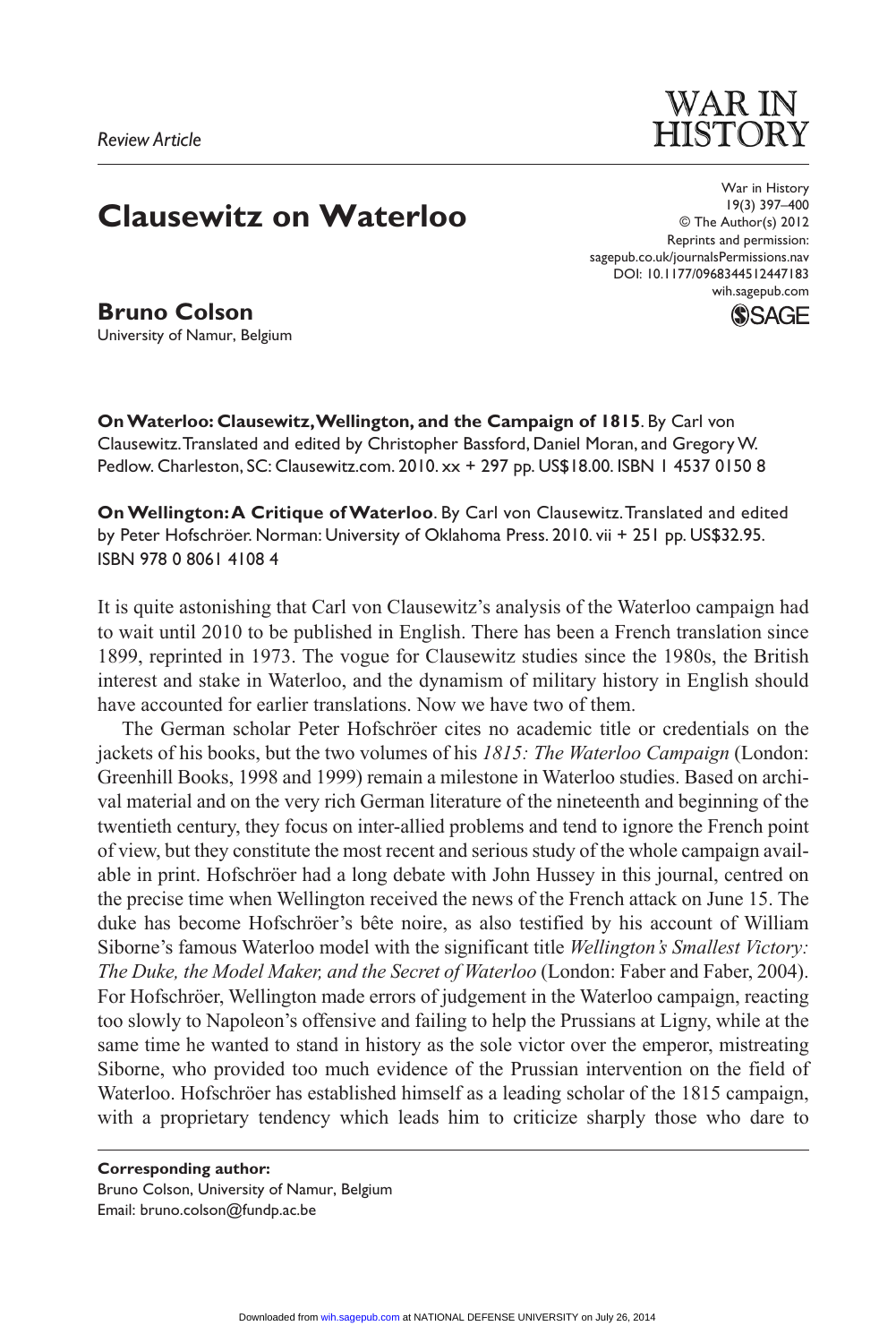contradict him or venture to question his strong bias against Wellington, as exemplified again by his chosen title for the current translation of Clausewitz.

The other translation, titled *On Waterloo*, is by three American academics working in defence institutions. Christopher Bassford and Daniel Moran are well-known specialists on Clausewitz. Gregory W. Pedlow, chief of the Historical Office at the Supreme Headquarters Allied Powers Europe, is a specialist of the Waterloo campaign. The trio have a great deal to offer in their volume besides the translation itself, but let us begin with Peter Hofschröer's introduction to *On Wellington*. Besides wondering where he found that Clausewitz was born 'into a family of priests of Polish origin' (p. 7), one is struck that he seems ignorant of Christopher Bassford's major work, *Clausewitz in English: The Reception of Clausewitz in Britain and America, 1815–1945* (New York: Oxford University Press, 1994). Had he read it, Peter Hofschröer would not have written that 'the first time Clausewitz's treatise was used as a reference for an English-language book was in Col. Charles Chesney, R.E., *Waterloo Lectures* (1868)' (p. 13). An omission of this magnitude simply indicates that Clausewitz studies are a field in their own right and that historians of military campaigns ignore them at their peril. Aside from this, Peter Hofschröer tells the story of Wellington's reading of Clausewitz's text on the Waterloo campaign quite accurately, and shows his intimate knowledge of the duke's papers in Southampton as well as in the Additional Manuscripts at the British Library. He then reiterates his arguments about Wellington receiving the news of Napoleon's attack at 9 a.m. on 15 June 1815, and not reacting until late in the evening. Dr Julius von Pflugk-Harrtung, who worked in the Prussian military archives before the First World War and is the historian to whom Peter Hofschröer rightly paid the most vibrant tribute in his *1815* (vol. 1, pp. 17–18), had long ago dissected, examined, and refuted this viewpoint in an article which is a model of historical criticism ('Die preussische Berichterstattung an Wellington vor der Schlacht bei Ligny', *Historisches Jahrbuch*, XXIV, 1903, pp. 41–61). Recently, Dr Gregory W. Pedlow has taken up the question and has shown the fallacy of Hofschröer's arguments ('Back to Sources: General Zieten's Message to the Duke of Wellington on 15 June 1815', *First Empire* LXXXII, 2005, pp. 30–5). Peter Hofschröer has of course the right to stick to his point of view, but the uninformed reader of *On Wellington* will not even discover that there is a debate over this issue.

From footnotes we can infer that Peter Hofschröer took as a basis for his translation 'Der Feldzug von 1815 in Frankreich' in the first edition of the *Hinterlassene Werke* of Clausewitz, published by his widow (10 vols, Berlin: Dümmler, 1832–7). His English translation flows smoothly and is enriched with footnotes which sometimes compensate for Clausewitz's lack of information. This is the case on p. 129, on the sequences of the battle of Waterloo. The notes are also well documented on every person cited, but they could be shorter. Most readers of such a publication do not need 15 lines on Marshal Ney. On p. 99, Peter Hofschröer corrects a 'printing error' by changing a 3 into 33, making it the number of an additional chapter in Clausewitz's work! This illustrates again his amateurism in Clausewitz studies. Actually, chapter 43 is missing in all editions and it is always presented as such, for instance in the French translation by Captain A. Niessel (*Campagne de 1815 en France*, Paris: Chapelot, 1899; Champ Libre, 1973, p. 8). By approaching what is a well-established anomaly as if he were the first to see it, Peter Hofschröer weakens any comparison of his translation with the original German text,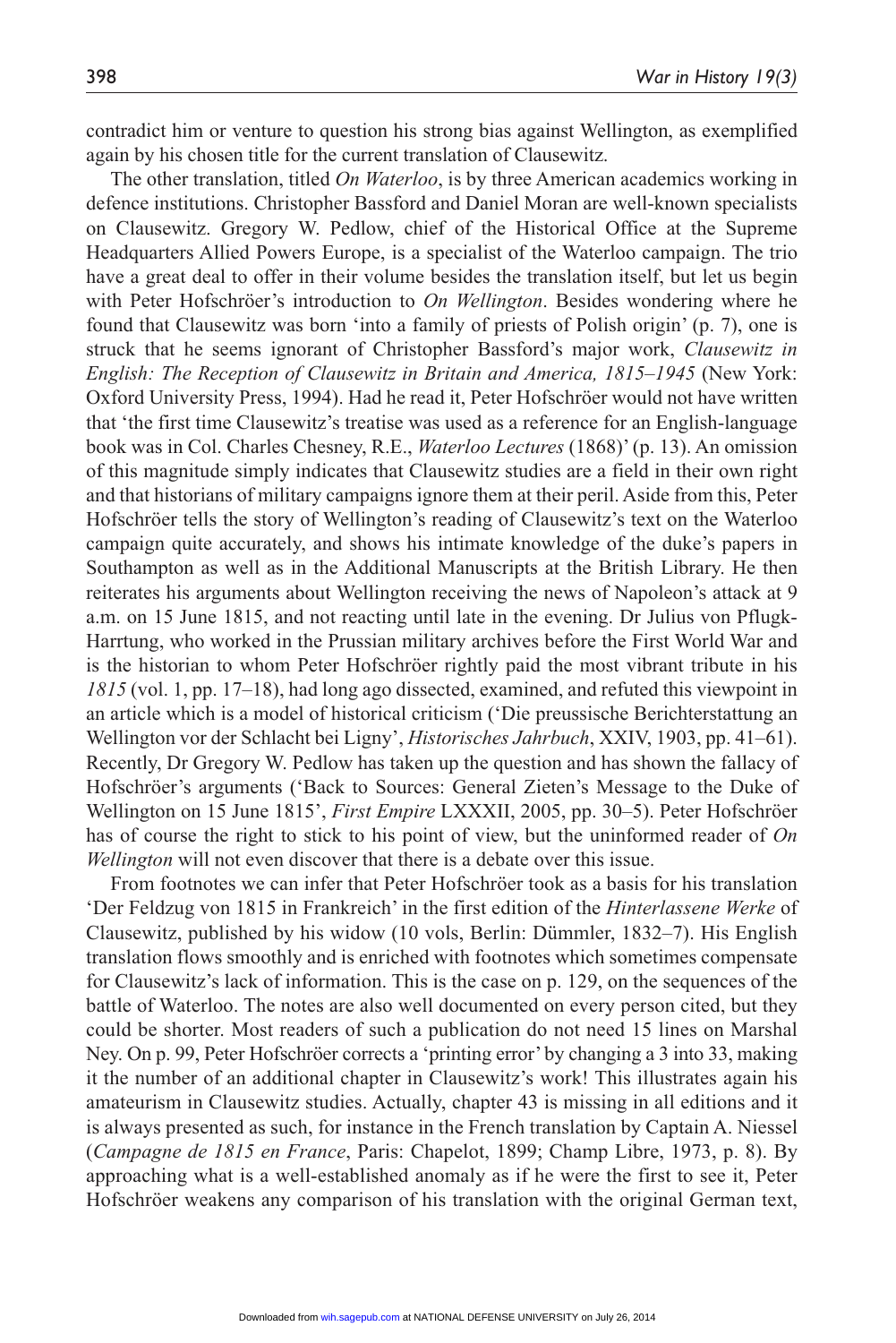and also shows his ignorance of the more accurate, edited text, based on Clausewitz's original manuscript, included by Werner Hahlweg in his critical edition of the Prussian officer's writings. At the end of his book Hofschröer gives a list of Clausewitz's published works, among which we find the *Schriften – Aufsätze – Studien – Briefe* (ed. Werner Hahlweg, Göttingen: Vandenhoeck & Ruprecht, 1966). But this is only the first volume. In 1990 Werner Hahlweg published a second in two parts, including the 'Feldzug von 1815'. The 'printing error' is in vol. II-2 (p. 1007). Peter Hofschröer concludes his book with a very incomplete list of Clausewitz's published works and a bibliography that does not mention Peter Paret's fundamental biographical study, *Clausewitz and the State: The Man, His Theories, and His Times* (3rd edn, Princeton: Princeton University Press, 2007).

We are on more solid ground with Bassford, Moran, and Pedlow. They state at the beginning how they proceeded, on which sources they based their translation, namely the text published in the *Hinterlassene Werke* and also the more accurate one published by Hahlweg. They use Bassford's website – Clausewitz.com – to present Lord Liverpool's initial but partial translation (without chapters 1–7 and 48–58) and they help the reader by providing the superb battlefield maps which Clausewitz refers to in his study. Christopher Bassford's Introduction derives from chapter 3 of his *Clausewitz in English*. His story of Wellington's and his circle's encounter with Clausewitz does not differ substantially from Peter Hofschröer's but it falls more within the framework of the history of military thought. The editors then devote 33 pages to the correspondence within Wellington's circle on Clausewitz's study of the Waterloo campaign. With due references to the original texts, they help readers form their own ideas on the question. The translation of the campaign of 1815 is annotated with footnotes. These are not for the most part devoted to identifying the individual participants, but rather to the text itself, detailing possible omissions or additions in the original manuscript. The translation is exceptionally scrupulous, as for example in the case of the interpretation provided on p. 109 of a letter by Marshal Soult (given in French by Clausewitz), in which 'un corps de troupes' is rightly translated by 'a body of troops' because it does not refer to an army corps. Regarding the 'printing error' inappropriately solved by Peter Hofschröer, an elegant solution is here presented: two titles with a '1' and a '2' are given as adjuncts between brackets to facilitate the understanding of the '3'. This is more respectful of the text, as it does not alter the numbering of the following chapters. Sometimes, as on p. 125, a sentence is given which did not appear in the *Hinterlassene Werke* edition, but which is present in the original manuscript (Clausewitz, *Schriften*, II-2, p. 1015).

On some historical details, however, there are minor deficiencies. The moment when the farm of la Haie-Sainte fell into French hands can be estimated more accurately than mentioned on p. 143, n. 57 (see P. Hofschröer's *1815*, II, pp. 131–4). Hofschröer's *On Wellington* (p. 163, n. 149) also gives the correct birth year (1776) of a French general I know quite well (Bruno Colson, *Le général Rogniat, ingénieur et critique de Napoléon*, Paris: Économica, 2006), instead of the commonly mistaken date (1767) taken from Werner Hahlweg (Clausewitz, *Schriften*, II-2, p. 1073, n. 237) and unfortunately reproduced by Bassford, Moran, and Pedlow (p. 180, n. 75). On p. 218, there is a mistaken interpretation and translation. As Luxembourg was already in Allied hands and never fell into French hands in 1815, one cannot say that it was 'occupied' in the sense of this